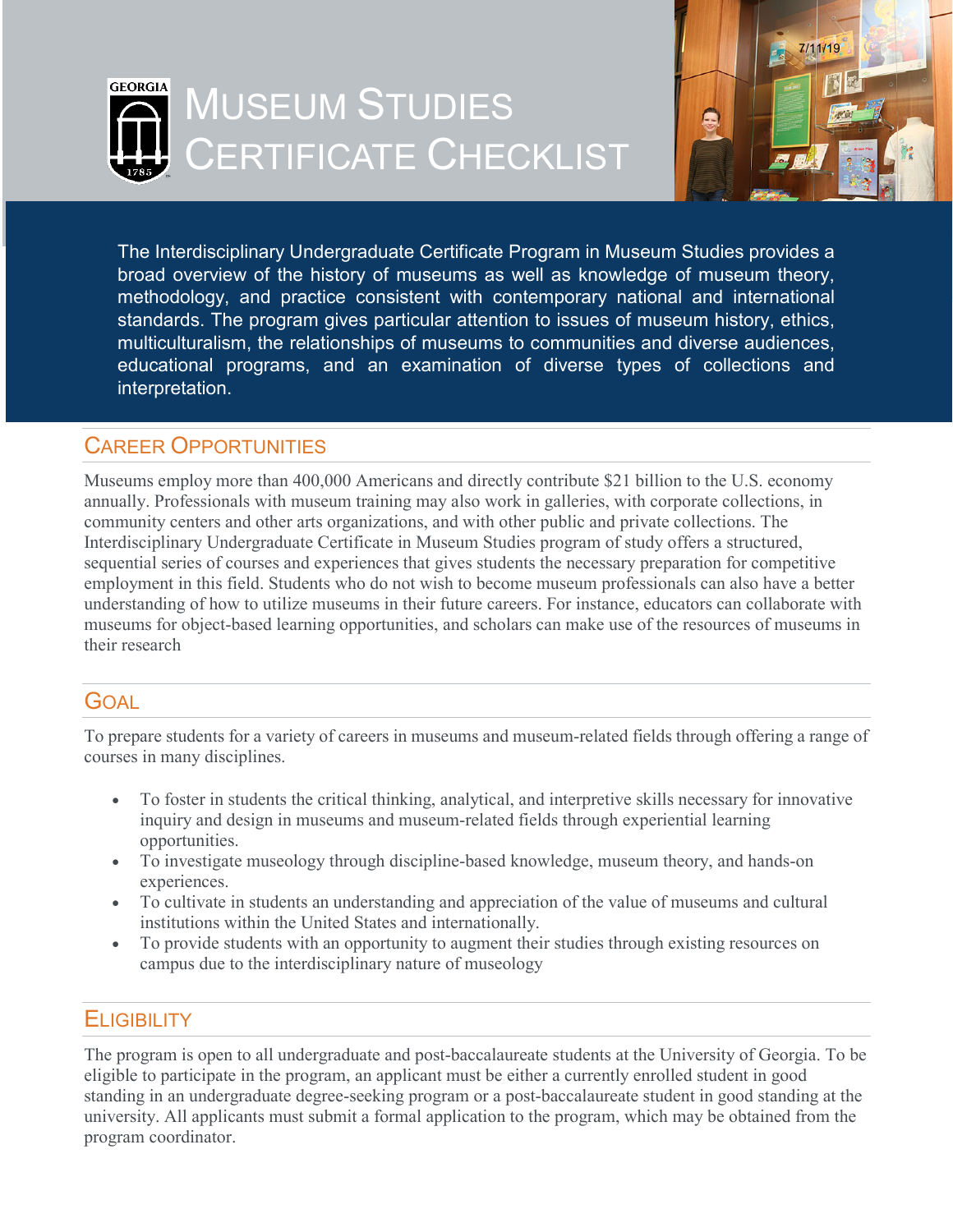# PROGRAM REQUIREMENTS

The undergraduate Certificate in Museum Studies requires a minimum of 16 semester credit hours.

# REQUIRED COURSES (7 HOURS)

- ☐ FCID 5010/7010 Introduction to Museum Studies (3 hours).
- $\Box$  FCID 5015/7015 Museum Internship (3 hours) or the equivalent internship in a museum setting offered by the College of Environment and Design, Department of History, Lamar Dodd School of Art, Department of Anthropology, or Department of Textiles, Merchandising and Interiors.
- ☐ FCID 5020/7020 Museum Studies Certificate Capstone (1 hour).

# PRE-APPROVED ELECTIVE COURSES (9 HOURS)

Hours will come from the list below and new related courses. Special topics, directed readings, and thesis courses that focus on an aspect of museum studies may also be included, subject to the approval of the director of the Interdisciplinary Undergraduate Certificate program in Museum Studies. Some courses are open only to majors in the department.

- □[ANTH 3230](http://bulletin.uga.edu/CoursesHome.aspx?cid=10018) Material Culture
- □ [ANTH\(BIOL\)\(ECOL\)\(ENTO\)\(PBIO\) 4260/6260-4260L/6260L](http://bulletin.uga.edu/CoursesHome.aspx?cid=10036) Natural History Collections Management
- $\Box$  [ARED 4010/6010](http://bulletin.uga.edu/CoursesHome.aspx?cid=6464) Art Criticism and Aesthetic Understanding
- □ [ARED 5500/7500](http://bulletin.uga.edu/CoursesHome.aspx?cid=6489) Introduction to Museum Education
- □ [ARED 5510/7510](http://bulletin.uga.edu/CoursesHome.aspx?cid=30014) Engaging Art Museum Audiences as Student Docents
- □ [ARHI 4420/6420](http://bulletin.uga.edu/CoursesHome.aspx?cid=6356) American Art of the Fin de Siècle 1876-1913
- □ [ARHI 4440/6440](http://bulletin.uga.edu/CoursesHome.aspx?cid=6357) American Modernism 1900-1946: Alfred Stieglitz's America
- □ [ARHI 4580/6580](http://bulletin.uga.edu/CoursesHome.aspx?cid=19326) Postmodern Visual Culture
- □ [ARHI 4910/6910](http://bulletin.uga.edu/CoursesHome.aspx?cid=6374) Topics in Renaissance and Baroque Art: Drawings
- □ [EDES 4610/6610](http://bulletin.uga.edu/CoursesHome.aspx?cid=3481) Vernacular Architecture
- $\Box$  [EDES 4630/6630](http://bulletin.uga.edu/CoursesHome.aspx?cid=5887) The History and Theory of Twentieth Century Architecture
- □ [HIPR 4000/6000](http://bulletin.uga.edu/CoursesHome.aspx?cid=6711) Introduction to Historic Preservation
- $\Box$  [HIPR 4030/6030](http://bulletin.uga.edu/CoursesHome.aspx?cid=26061) Principles and Practices of Historic Preservation
- $\Box$  [HIPR 4072/6072](http://bulletin.uga.edu/CoursesHome.aspx?cid=16110) Issues in International Heritage Conservation
- □ [HIPR 4100/6100](http://bulletin.uga.edu/CoursesHome.aspx?cid=6714) Cultural Resource Assessment
- $\Box$  [HIPR 4120/6120](http://bulletin.uga.edu/CoursesHome.aspx?cid=22949) Historic Site Interpretation
- □ [HIPR\(HIST\) 4160/6160](http://bulletin.uga.edu/CoursesHome.aspx?cid=31450) Public History and Technology
- ☐ [HIST 4025/6025](http://bulletin.uga.edu/CoursesHome.aspx?cid=24824) American Material Culture, 1650-1950
- $\Box$  [HIST 4026/6026](http://bulletin.uga.edu/CoursesHome.aspx?cid=34190) Introduction to Public History in Washington, D.C.
- □ [HIST 4027/6027](http://bulletin.uga.edu/CoursesHome.aspx?cid=31578) American Museums, Parks, and Monuments
- □ [HIST\(DIGI\) 4760/6760](http://bulletin.uga.edu/CoursesHome.aspx?cid=35069) Hands-on Public History
- □ [LAND 4620/6620](http://bulletin.uga.edu/CoursesHome.aspx?cid=3480) Evolution of American Architecture
- □ [TXMI 5820/7820](http://bulletin.uga.edu/CoursesHome.aspx?cid=23742) Museum Issues in Historic Clothing and Textiles Program Requirements

## PROGRAM OF STUDY

A proposed program of study must be submitted to the certificate coordinator during the student's first semester in the program. An approved program of study will require the signature of the student and the coordinator. **Students must complete all certificate courses with a grade of C or better.**